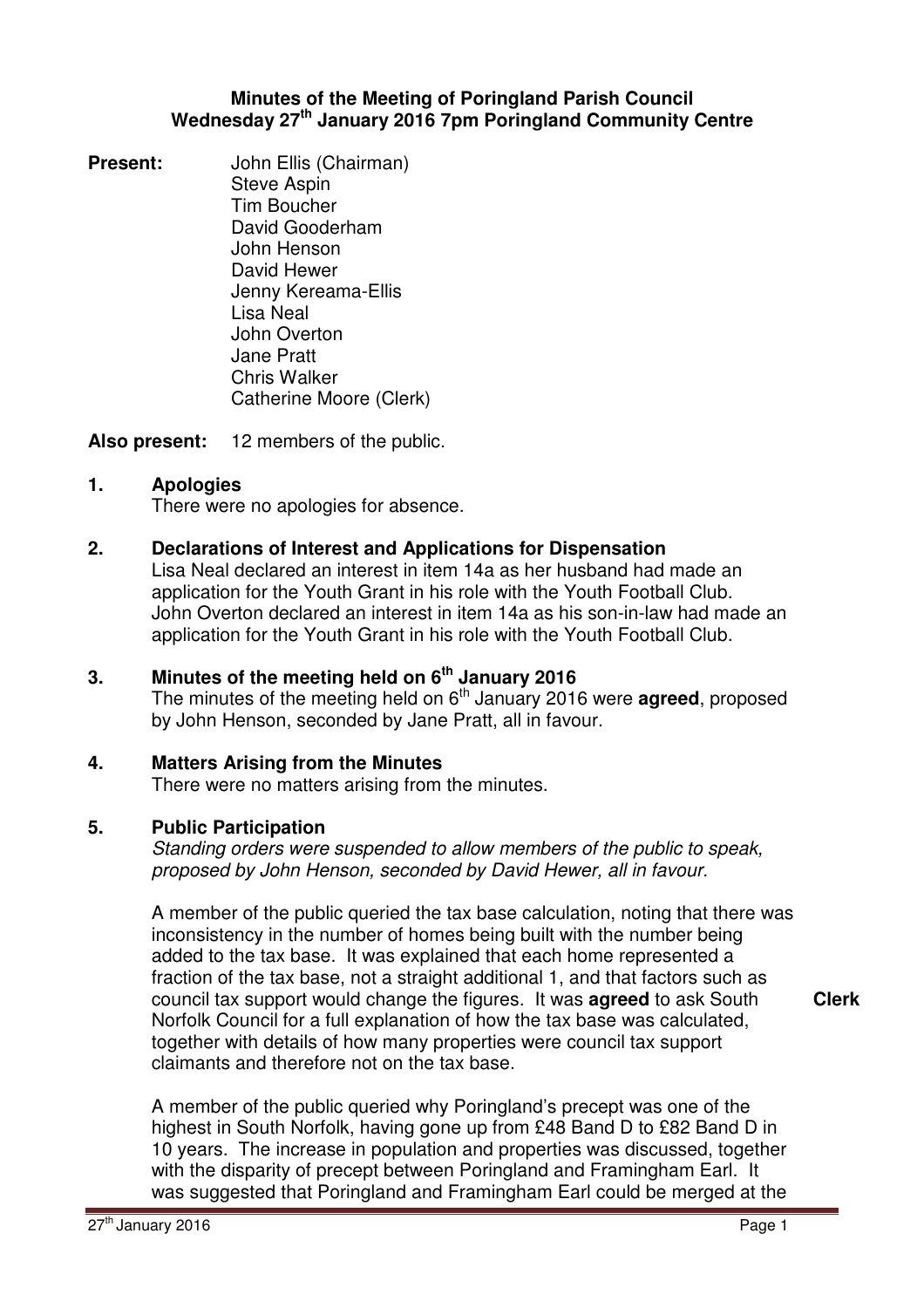boundary review, to make savings. In reply, the Chairman noted that even when a property was built, it would not immediately go onto the precept or equate to a whole point on the tax base. The boundary review would be discussed in 2017/18 and opinions could be voiced through that process. Inconsistency of figures had been challenged previously.

A member of the public noted that they objected to the planning application requesting that off site highways works take place on occupation of the  $100<sup>th</sup>$ property rather than the 50<sup>th</sup>. These comments were noted.

A member of the public complained about the continued use of Carr Lane as an alternative diversion while Shotesham Road was closed. The Clerk was asked to write to Big Sky Developments asking their contractors to use the approved diversion. **Clerk**

A member of the public queried the 'special expenses' on some council tax bills in other parishes. It was confirmed that this was applied by the district council to the residents of those parishes or area where a power or duty normally carried out by the Parish Council had been passed to the District Council, and that the charge paid for the servicing of the specific activity to which it related.

Representatives of the organisations that had applied for the Youth Grant were invited to present their applications.

Standing orders were reinstated.

### **6.** Youth Funding Applications

Three applications for funding had been received. Churches Together had applied for funding of £2,000 to support youth work in the area; The Six Youth Council had applied for funding of £1,000 to support youth work in the area; and Poringland Wanderers Youth Football Club had applied for £1,175.00. It was **agreed** that all three organisations should be supported, with an equal grant of £700 each, proposed by Chris Walker, seconded by David Hewer, 10 in favour, 1 abstention.

**Clerk**

### **7. Planning**

#### **a)**  Applications Received

**i)**  2015/1751 1 Hall Road: Erection of two storey and single storey extensions to provide self-contained annexe, pool room, toilet, plus additional garage space. Closure of existing vehicle access and creation of new vehicle access (amended).

Chris Walker had viewed the plans. He noted that the amendment deal with drainage issues, with percolation tests being carried out and soakaways being proposed. The revision also included 2 roof lights on the southern roof.

**Clerk**

It was **agreed** to remain opposed to the application on the basis that a soakaway had been suggested, and that this was not acceptable with the known surface water issues in Poringland, and noting that water could be directed to the positive surface water drain in Fallowfield, proposed by Chris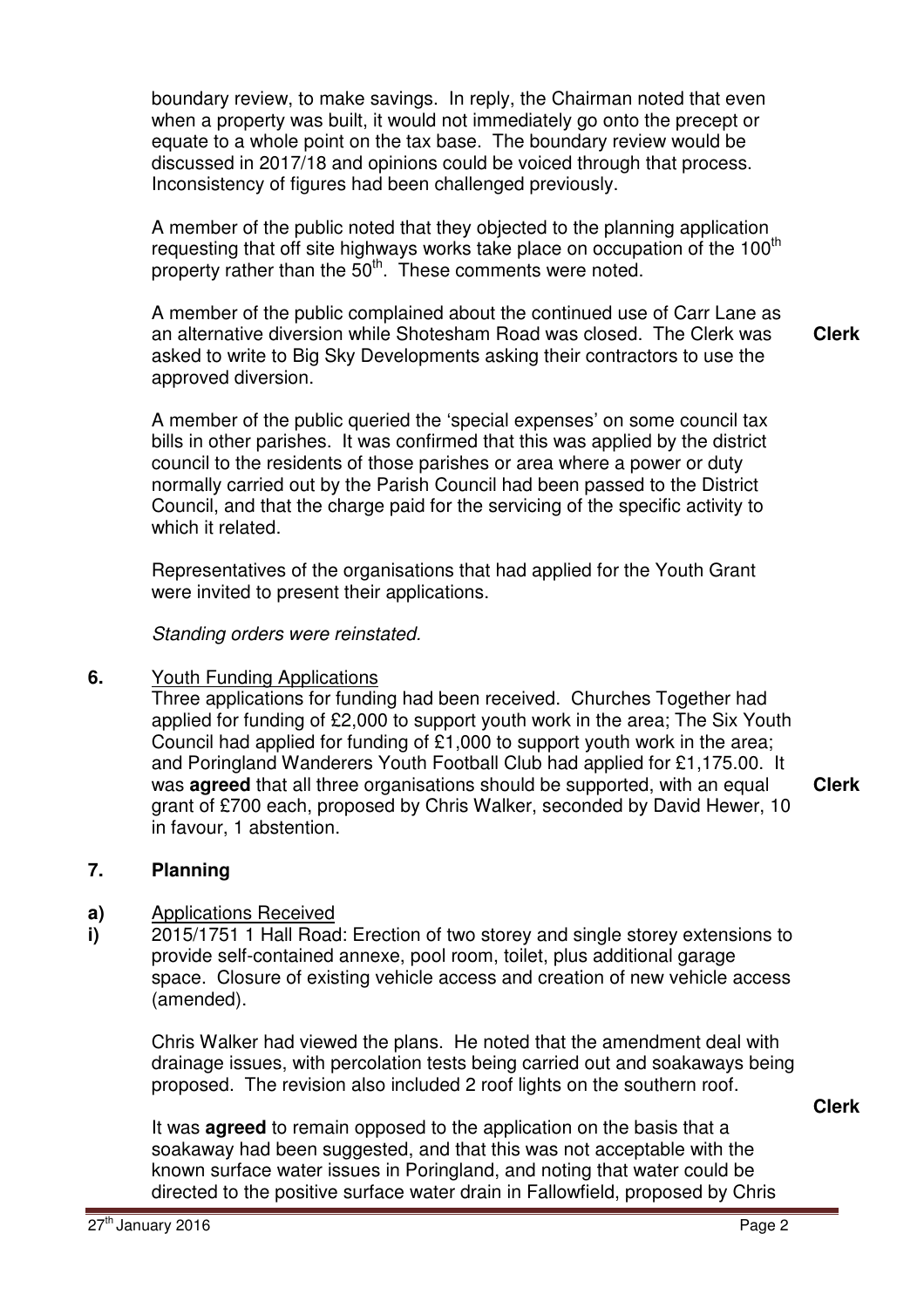Walker, seconded by David Gooderham, 10 in favour, 1 not participating in the vote.

**ii)** 2015/2893 Land north of Shotesham Road: Variation of condition 9 of planning permission 2011/0476 – Amend condition to require off-site highway works to be completed prior to occupation of 100<sup>th</sup> dwelling instead of  $50<sup>th</sup>$ dwelling.

Tim Boucher had viewed the plans. He noted that the application asked for the off site highways works to be put back to the occupation of the  $100<sup>th</sup>$ dwelling because Norfolk County Council were not issuing permits for roadworks in the Poringland area for the duration of the Anglian Water works (around 15 months). It was felt that the  $100<sup>th</sup>$  dwelling or completion of the Anglian Water works, whichever was sooner, would be a more appropriate timescale.

It was **agreed** to recommend refusal on the basis that the Council did not feel that the works on the road should be linked to the occupation of houses, but should be linked to the completion of the Anglian Water works, proposed by Tim Boucher, seconded by David Hewer, 10 in favour, 1 not participating in the vote.

**iii)** 2016/0043 Land north of Shotesham Road: Variation of condition 2 of permission 2014/0393/D – Revision to plot house types, parking and materials.

> Tim Boucher had viewed the plans. He noted that the application sought to move the design of the layout of the development around, offering more shared ownership properties than affordable rentals.

It was **agreed** to offer no views or comments, proposed by Tim Boucher, seconded by John Henson, 10 in favour, 1 not participating in the vote.

**iv)** 2016/0086 The Brambles, Heath Loke: Proposed new garage and porch.

David Gooderham had viewed the plans and briefed the Council on the application.

It was **agreed** to offer no views or comments, proposed by David Gooderham, seconded by John Henson, 10 in favour, 1 not participating in the vote.

**v)** 2016/0128 Land west of Octagon Barn, Bungay Road: Retrospective application for two boards advertising that Bennett Homes has acquired the land.

John Ellis had viewed the plans and briefed the Council on the application. It was noted that although the signs had been in their existing location since November 2015, they had been moved from their original site in the highway verge where they had been in place since around June 2015.

It was **agreed** to offer no views or comments, proposed by John Ellis, seconded by John Henson, 10 in favour, 1 not participating in the vote.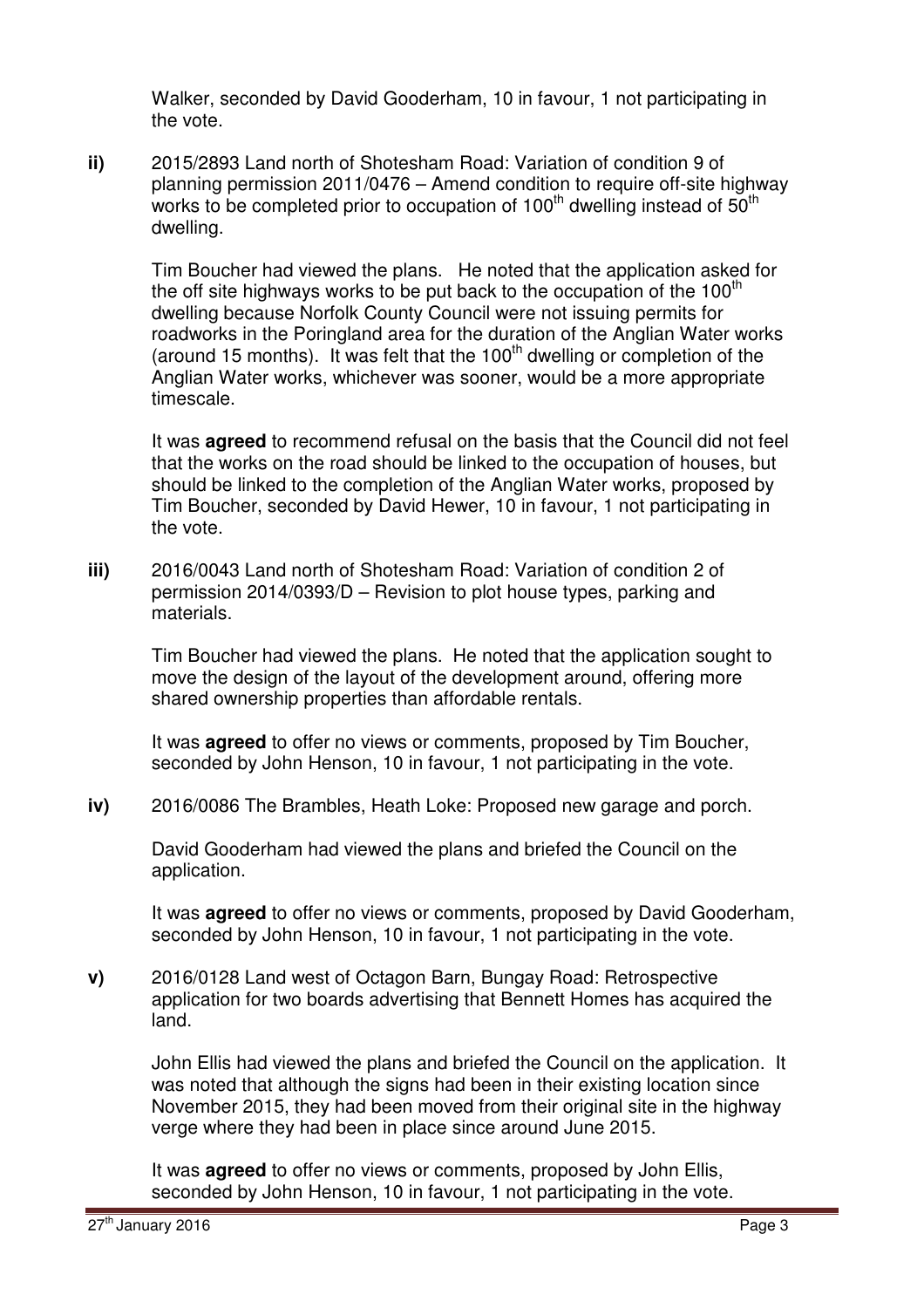**b)** Permission Granted

- **i)**  2015/2468 62 Rectory Lane: Demolition of existing garage and the erection of two storey extension, associated decoration and landscape work.**APPROVED**
- **ii)**  2015/2557 37 Stoke Road: Sub-division of garden and erection of a dwelling. **REFUSED**
- **iii)**  2015/2577 7 Nelson Close: Attic roof conversion to form bedroom and ensuite. **APPROVED**
- **iv)**  2015/2742 3 Oak Avenue: Proposed single storey rear extension, extending 6.271M from the rear wall of the original dwelling house, with a maximum height of 3.400M and an eaves height of 3.000M.

### **PRIOR APPROVAL NOT REQUIRED**

**v)**  2016/0002 7 Carr Lane: Fell (T8) Ash tree – replace with Hawthorn.

**APPROVED** 

**vi)**  Y/7/2015/7016 Framingham Earl High School: Retrospective planning application for a 178kWp solar photovoltaic system on four buildings. **APPROVED**

### **8. Advisory Group and Working Group Reports**

### **a)**  War Memorial Working Group

Jenny Kereama-Ellis presented the report of the meeting of the Working Group. A public consultation on the final design was scheduled to take place at the Farmers Market on Saturday 20<sup>th</sup> February. It was confirmed that the Council had budgeted £1,000 towards the new memorial. The report was noted.

### **9. Correspondence**

### **a)**  Bus Shelter, Norwich Road

The Clerk reported that Barratt Homes wished to install a bus shelter on Norwich Road and was consulting with the Parish Council on the design. Comments had already been returned stating that a shelter matching the proposed Fiveways replacement would be preferred. It was noted that the Council would prefer the cantilever direction to be so that the closed side was nearest the road to prevent road stray. It was **agreed** to reply with these comments, proposed by John Henson, seconded by David Hewer, 10 in favour, 1 abstention.

**Clerk**

### **10. Finance**

**a)**  Receipts, Payments and Bank Reconciliation

The bank reconciliation, receipts and payments for December 2015 were presented. It was **agreed** to accept those documents, proposed by Chris Walker, seconded by David Hewer, all in favour.

**b)** It was **agreed** to pay the following accounts, proposed by David Hewer, seconded by Chris Walker, all in favour.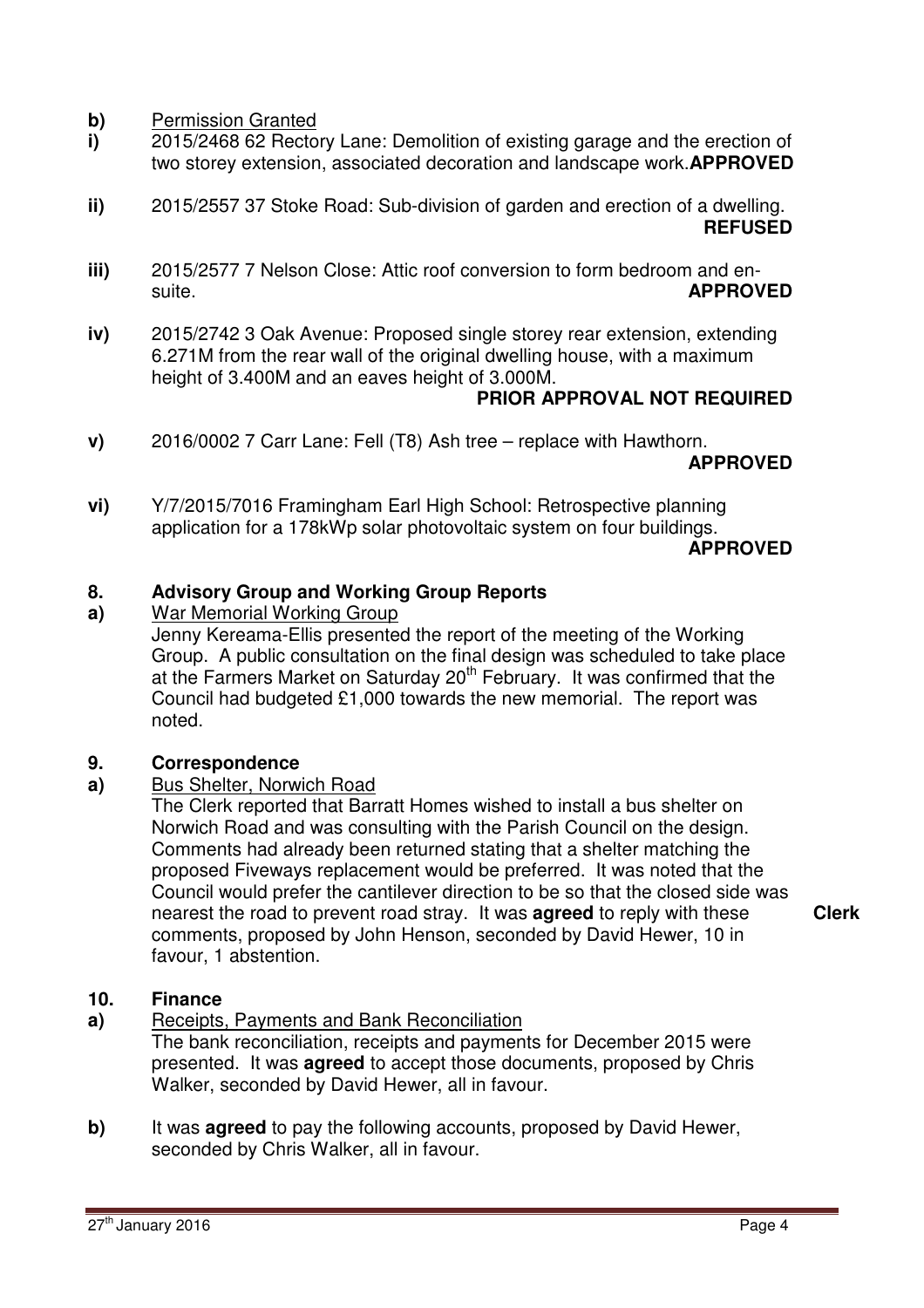|                                            | <b>Staff Salaries</b>                 | £4,767.04  |
|--------------------------------------------|---------------------------------------|------------|
| <b>Norfolk Pension Fund</b>                | Superannuation                        | £1,612.75  |
| <b>Norfolk Copiers</b>                     | <b>Photocopier Rental</b>             | £81.00     |
| <b>TalkTalk</b>                            | Telephone and Broadband               | £25.00     |
| Spring                                     | <b>Public Consultation Postage</b>    | £1,043.28  |
| <b>Spruce Landscapes</b>                   | <b>Burial Ground Maintenance</b>      | £610.01    |
| <b>SSE Southern Electric</b>               | <b>Community Centre Electric</b>      | £306.51    |
| <b>ESPO</b>                                | Gas                                   | £117.54    |
| Anglian Water                              | <b>Community Centre Water</b>         | £178.00    |
| South Norfolk Council                      | <b>Community Centre Rates</b>         | £266.00    |
| Veolia                                     | Waste                                 | £77.20     |
| H&N Electrical (replacement chq)           | <b>Community Centre PAT Testing</b>   | £58.40     |
| <b>MCL Mechanical Services</b>             | <b>Boiler Servicing</b>               | £177.60    |
| Ezyglide                                   | <b>Partition Servicing</b>            | £678.00    |
| Barclaycard                                | Various                               | £553.34    |
| Norse Eastern Ltd                          | Grounds Maintenance                   | £885.60    |
| <b>Fenland Leisure Products</b>            | <b>Play Area Repairs</b>              | £498.96    |
| South Norfolk Council                      | <b>Playing Field Rates</b>            | £10.00     |
| <b>Best Norfolk Office Solutions</b>       | The Six Administrator                 | £50.81     |
| Nationwide Instant Access Account Transfer |                                       | £50,000.00 |
| Hugh Crane Cleaning Eqt                    | <b>Cleaning Materials</b>             | £290.94    |
| <b>Norwich Electrical</b>                  | <b>Electrical Repairs</b>             | £101.46    |
| <b>Abbey Memorials</b>                     | <b>Memorial Repairs</b>               | £1,050.00  |
| <b>Spruce Landscapes</b>                   | Play Area Repairs & Cem Bench £432.00 |            |
| C Moore                                    | Petty Cash Top Up                     | £31.44     |

**c)** Third Quarter Budget Comparison

The Clerk presented the budget comparison, which was noted.

# **11. Chairman's Report**

John Ellis reported that around 250 people had attended the Community Land Project consultation event. Feedback was being collated, and the public meeting would take place on 3<sup>rd</sup> February.

A meeting had been arranged by the South Norfolk representatives of Norfolk ALC, for the clerks and chairmen of South Norfolk parishes, for  $26<sup>th</sup>$  February. John noted that he would be attending, and asked for any matters to be raised to be forward to the Clerk.

John Ellis had attended a meeting, together with the Clerk and District Councillors, at South Norfolk Council to discuss the flooding incident in Norwich Road in early January. A report was being compiled with recommendations and an action plan. It was **agreed** that the report would be confidentially circulated to councillors for information. **Clerk**

John Ellis had attended a Saffron Housing walk around, and noted that the Saffron areas were being kept tidy. The responsibility for maintenance of a ditch had been queried.

# **12. District Councillor's Report**

Lisa Neal reported that a boundary review workshop had taken place highlighting the reasons for the review and the process. Further information would be circulated.

Grant funding was available for communities to help celebrate the Queen's  $90<sup>th</sup>$  birthday. Councillors were asked to send ideas for events to the Clerk.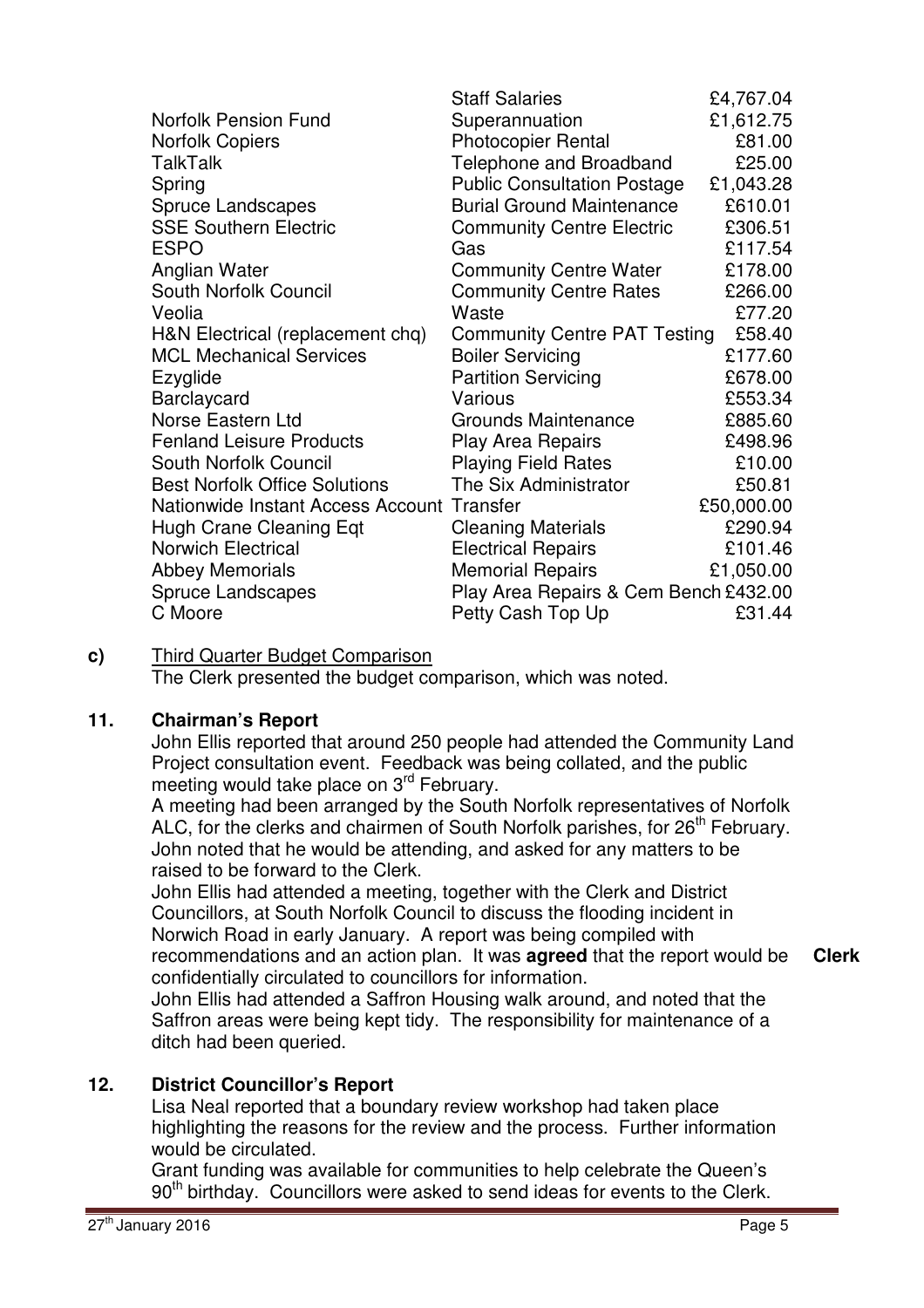85 nominations for the Community Awards had been received. The ceremony would be taking place on  $25<sup>th</sup>$  February.

The Big Litter Pick would be launching on 1<sup>st</sup> February, and running to the end of May. South Norfolk Council would offer equipment and waste collections. All groups undertaking a litter pick would receive £20, with another 20 prizes of £200 to be awarded by random draw.

The Council was looking at a strategy for non-commercial asset management, which included play areas and open spaces. The aim was for less resourceintensive management and more involvement of the community. A consultation would be taking place until 29<sup>th</sup> February.

The Council was working with libraries to set up a mobile re-use display, which would depict a living room scene containing items sourced at re-use events.

John Overton reported that the Community Policy Group was focussing on the A11 corridor, encouraging private enterprise, new homes and industrial space. This was a long term project to 2031, and would need improvements to infrastructure including traffic, broadband and rail.

# **13. County Councillor's Report**

Roger Smith has sent his apologies for the meeting.

### **14. Welcome Home and Memorial Playing Field Trust**

### **a)**  Update

John Overton reported that agreement had been reached with the Bowls Club and Junior Football Club regarding the transfer of the Trust to the Parish Council. A letter was anticipated from the Senior Football Club asking for clarification of some matters, and they were aware that the transfer could fall through if a decision was not reached. A gatekeeper had been found and had started immediately. The next meeting was scheduled for  $10<sup>th</sup>$  February.

# **15. Other Matters**

# **a)** Draft Community Engagement Strategy

The draft strategy was considered. It was proposed that a newsletter would complement the Five+ and would be an insert into that publication. It was suggested that the website could be enhanced so that news items were more prominent. The viability of a councillor surgery was queried, and it was suggested that this could be trialled. The concept of a Facebook page was welcomed. It was noted that policies would need to be set up, and that elements of the Strategy would be implemented in phases.

# It was **agreed** that:

- $\triangleright$  A Facebook page would be set up for the Parish Council (subject to draft policy)
- $\triangleright$  A Streetlife page would be set up for the Parish Council (subject to draft policy)
- $\triangleright$  The Five+ editor would be consulted as to whether a Parish Council newsletter could be included as an insert
- $\triangleright$  A Feedback Box would be made available at the Community Centre
- $\triangleright$  A Councillor Surgery would be trialled on a monthly basis at the Farmers Market.

**Clerk**